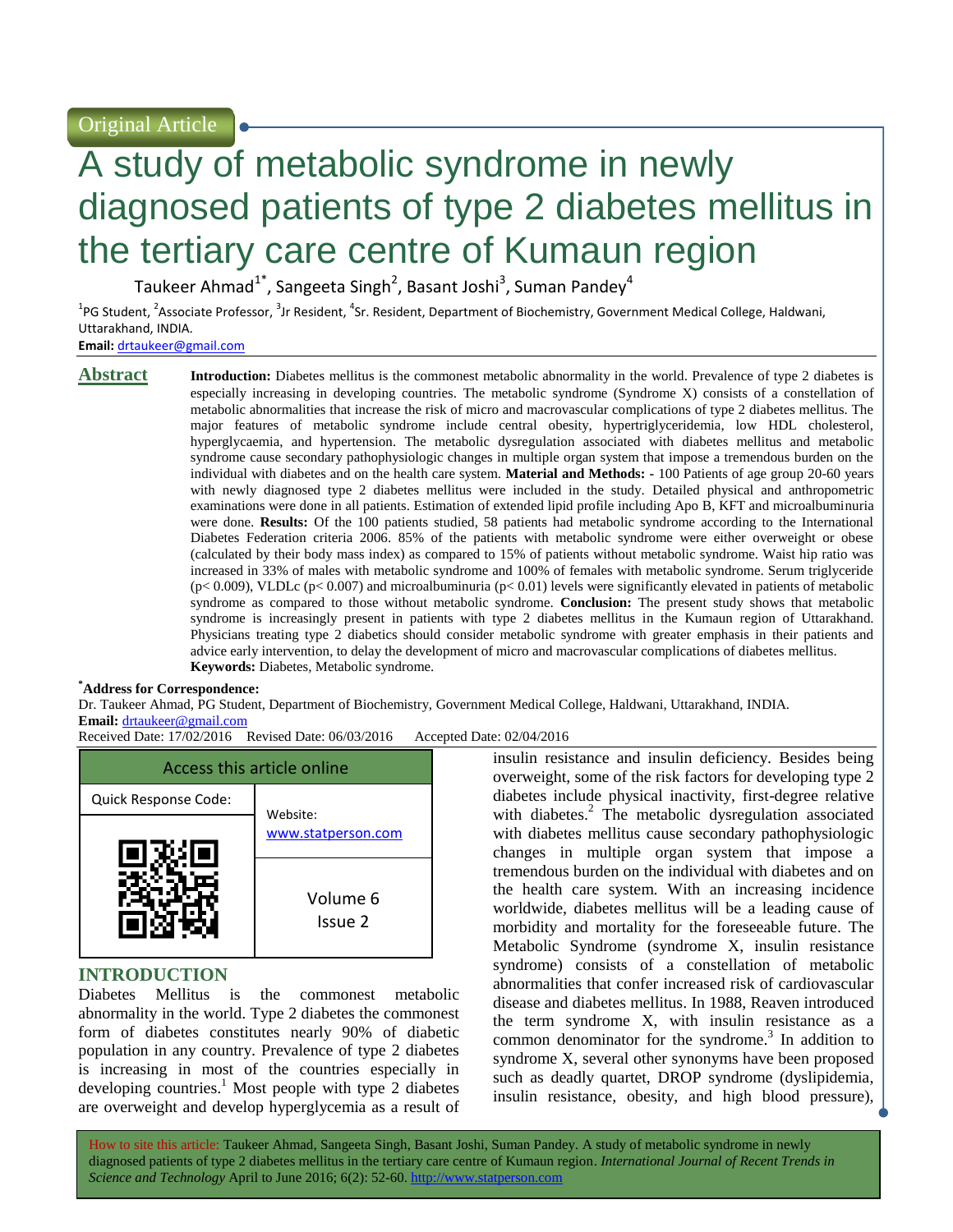multiple metabolic syndrome, and insulin resistance syndrome.<sup>4</sup> The major features of the metabolic syndrome include central obesity, hypertriglyceridemia, low HDL cholesterol, hyperglycemia, and hypertension. According to the new International Diabetes Federation (IDF) 2006 definition, for a person to be defined as having the metabolic syndrome they must have:

- Central Obesity (defined as waist circumference with ethnicity specific values).
- Plus any two of the following four factor:
- Raised Triglycerides  $> 150$  mg/dl (1.7 mmol/L) or specific treatment for this lipid abnormality.
- Reduced HDL Cholesterol  $< 40$  mg/dl  $(1.03$ mmol/L) in males, < 50 mg/dl (1.29 mmol/L) in females or specific treatment for this lipid abnormality.
- Raised Blood pressure- Systolic Blood pressure  $>130$  mmHg or Diastolic Blood pressure  $> 85$ mmHg or treatment of previously diagnosed Hypertension.
- Raised Fasting Plasma Glucose >100 mg/dl (5.6 mmol/L) or previously diagnosed type 2 diabetes. If above 5.6 mmol/L or 100 mg/dl, oral glucose tolerance test (OGTT) is strongly recommended but is not necessary to define presence of the syndrome.

(If BMI is  $> 30 \text{ kg/m}^2$ , central obesity can be assumed and waist circumference does not need to be measured.) Insulin resistance describes the condition whereby there is a resistance to insulin mediated glucose uptake by cells and is central to the clustering of multiple metabolic abnormalities and clinical syndromes. The clustering phenomenon was first described by Kylin in 1923 when he described the clustering of three clinical syndromes: hypertension, hyperglycemia, and hyperuricemia.<sup>5</sup> Obesity is a chronic health problem affecting increasing number of people worldwide and is now recognized as a global epidemic. In India, obesity is emerging as an important health problem particularly in urban areas, paradoxically co-existingwith under nutrition. Simple measures of obesity are widely used in clinical practice; Body Mass Index (BMI), and waist-to-hip circumference ratio (WHR). The most widely used method to define thinness and fatness is BMI, a ratio of weight inkilograms divided by height in meters squared  $(kg/m<sup>2</sup>)$ . Abdominal obesity is defined by easy-to-use parameters with WHR. Though BMI, WHR correlate well with each other, it is also believed that combined use of these parameters of generalized and abdominal obesity may be better in identifying people at risk of cardiovascular disease  $(CVD)$  than either of them alone.<sup>6</sup> Hypertension is a very common condition which frequently remains undiagnosed until relatively late in its course, leading to a variety of other life-threatening conditions like kidney damage and heart failure. It is a very prominent feature of the metabolic syndrome, present in up to 85% of patients. Hypertension is associated with the laboratory and anthropometric findings linked to the metabolic syndrome. One of the proposed mechanisms by which hypertension is linked with central obesity includes sympathetic nervous system over activation.<sup>7</sup> C-reactive protein is an [acute-phase protein](https://en.wikipedia.org/wiki/Acute-phase_protein) of hepatic origin that increases following [interleukin-6](https://en.wikipedia.org/wiki/Interleukin-6) secretion from [macrophages](https://en.wikipedia.org/wiki/Macrophage) and [T cells.](https://en.wikipedia.org/wiki/T_cell) Inflammation, as assessed by C-reactive protein (CRP), is emerging as a predictor of cardiovascular disease (CVD), and it may be an important precursor of the metabolic syndrome.<sup>8</sup> Microalbuminuria is also considered to be a predictor for cardiovascular disease both among diabetic and non-diabetic subjects.<sup>9</sup> Hyperuricemia is associated with components of [metabolic syndrome.](https://en.wikipedia.org/wiki/Metabolic_syndrome) A study has suggested fructoseinduced hyperuricemia may play a pathogenic role in the metabolic syndrome. <sup>10</sup> Considering the fact that the presence of metabolic syndrome in type 2 diabetes mellitus patients identifies those at increased risk of diabetic complication<sup>1</sup>, and that metabolic syndrome is an independent clinical indicator of macrovascular and  $microvascular$  complication in diabetes mellitus<sup>1</sup>, the objectives of the present study were to study the incidence of metabolic syndrome in newly diagnosed patients of type 2 diabetes mellitus, to evaluate the parameters of obesity, dyslipidemia, hypertension, inflammation and renal damage in the study subjects and to study the correlation between markers of obesity, dyslipidemia, hypertension, inflammation and renal damage in patients of diabetes mellitus with and without metabolic syndrome.

### **MATERIALS AND METHODS**

The present study was carried out in the Department of Biochemistry, in association with the Department of Medicine, Government Medical College, Haldwani, during the period of 2014 to 2015 among 100 patients of newly diagnosed type 2 diabetes mellitus with age group 20-60 years. Patients with gestational diabetes mellitus were excluded from the study.

After a written informed consent, all patients were subjected to detailed history and thorough clinical examination.

#### **Statistical Analysis**

Results were expressed as mean  $\pm$  SD. The data were analyzed with the help of SPSS software program using the relevant tests of significance such as Unpaired 't' test. A level of  $p < 0.05$  was accepted as statistically significant.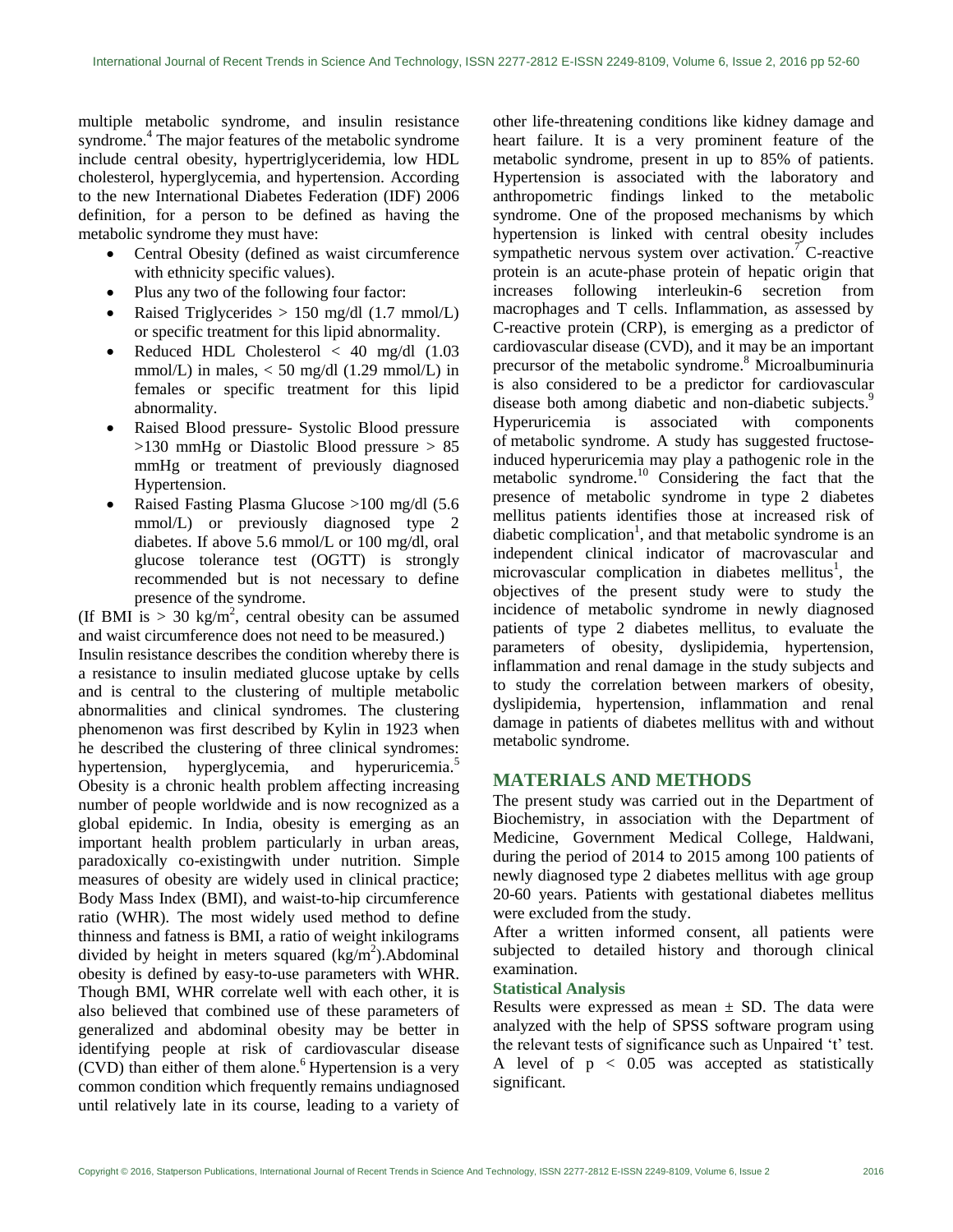#### **OBSERVATIONS AND RESULTS**

The present study was carried out in the Department of Biochemistry, in association with the Department of Medicine, Government Medical College Haldwani. The study subjects were newly diagnosed patients of type 2 diabetes mellitus attending the Medicine OPD of Government Medical College Haldwani. A total of 100

patients both male and female, were included in the study. **Fig.1** shows the age and sex distribution among the studied patients. All the patients studied were of the age group 25-60 years. 42% of the patients were in the age group 36-45 years followed by 38% within 46-55 years, 12% within 56-60 years and 8% within 25-35 years.





 $\overline{a}$ 

Of the 100 patients studied, 58 patients has metabolic syndrome according to the International Diabetes Federation (IDF) criteria. Table 1 shows the age and sex distribution of patients with metabolic syndrome. 43 % of the patients with metabolic syndrome were in the age group 36-45 years followed by 38% within 46-55 years, 10% 25-35 years and 9% 56-60 years. Of all the patients with metabolic syndrome 60% were female. 24% of females with metabolic syndrome were in the age group 46-55 years, 22% within 36-45 years, 10% within 25-35 years and 4% within 56-60 years and 21% of males with metabolic syndrome were in the age group 36-45 years, 14% within 46-55 years and 5% within 56-60 years.

**Table 1:** Age and Sex distribution of patients with metabolic syndrome

|                   |              |             | 3.11 |               |    |    |              |
|-------------------|--------------|-------------|------|---------------|----|----|--------------|
| Age group (years) |              | <b>Male</b> |      | <b>Female</b> |    |    | <b>Total</b> |
|                   |              | No          | %    | No            | ℅  | No | %            |
|                   | 25-35        | 0           | 0    | 6             | 10 | 6  | 10           |
|                   | 36-45        | 12          | 21   | 13            | 22 | 25 | 43           |
|                   | 46-55        | 8           | 14   | 14            | 24 | 22 | 38           |
|                   | 56-60        | 3           | 5    | $\mathcal{P}$ | 4  | 5  | q            |
|                   | <b>Total</b> | 23          | 40   | 35            | 60 | 58 | 100          |

**Table 2:** Distribution of study subjects according to their Body Mass Index (According to WHO criteria)

| <u>IVIASS INCENTACCORUME TO VITTO CHITEITAL</u> |             |    |               |    |         |  |
|-------------------------------------------------|-------------|----|---------------|----|---------|--|
| <b>Weight (based on BMI)</b>                    | <b>Male</b> |    | <b>Female</b> |    |         |  |
| kg/m <sup>2</sup>                               | No          | %  | No            | %  | Total % |  |
| Under weight $(≤18)$                            | 1           |    | 2             |    | 3       |  |
| Normal (18-24)                                  | 17          | 17 | 24            | 24 | 41      |  |
| Over weight (25-29)                             | 16          | 16 | 21            | 21 | 37      |  |
| Obese (>30)                                     | ٩           | 9  | 10            | 10 | 19      |  |
| <b>Total</b>                                    | 43          | 43 | 57            | 57 | 100     |  |

Table 2 shows the distribution of study subjects according to their BMI. Among male patients 17% were normal weight, 16% were overweight, 9% were obese and 1% was under weight. Among female patients 24% were normal weight, 21% were overweight, 10% were obese and 2% were underweight. Out of all patients 41% were normal weight, 37% were overweight, 19% were obese and 3% were underweight.

|            |                                |                                     |          |    | Table 3: Distribution of patients according to Waist Hip Ratio |  |
|------------|--------------------------------|-------------------------------------|----------|----|----------------------------------------------------------------|--|
| <b>WHR</b> | Male (n=43) Female(n=57) Total |                                     |          |    |                                                                |  |
|            |                                | $< 0.90$ $> 0.90$ $< 0.85$ $> 0.85$ |          |    | Nο                                                             |  |
| NΟ         | 10                             | 33                                  | $\Omega$ | 57 | 100                                                            |  |

**Table 3** shows the distribution of WHR in the studied subjects. The normal WHR ratio in male is <0.90 and female is <0.85. Among the studied subjects 33 males had increased WHR, whereas all the females had WHR > 0.85.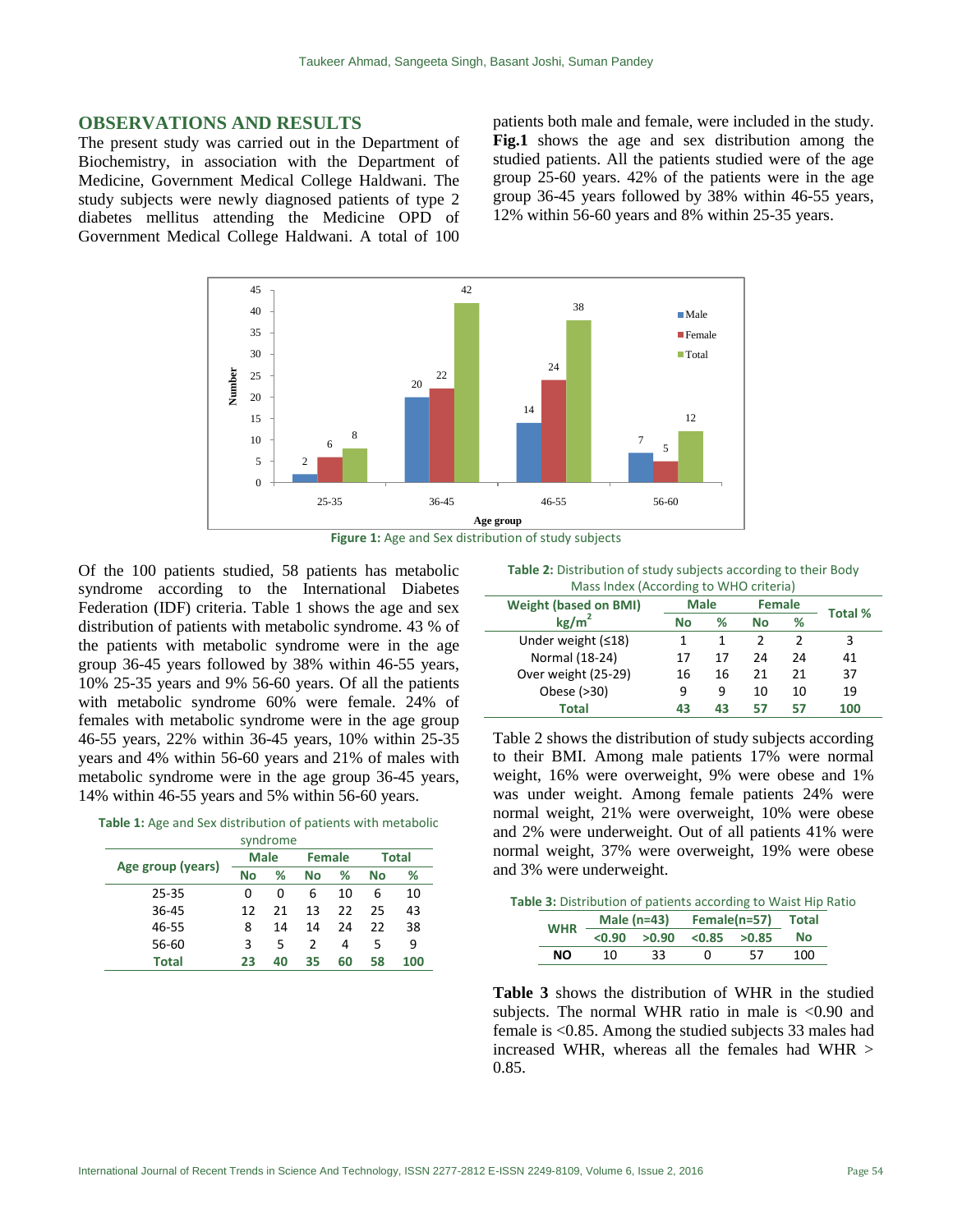|  |  |  | Table 4: Systolic blood pressure, Diastolic blood pressure and waist circumference in study subjects |
|--|--|--|------------------------------------------------------------------------------------------------------|
|--|--|--|------------------------------------------------------------------------------------------------------|

| <b>Variables</b>         | Male with MS      | <b>Female with MS</b> | <b>Male without MS</b> | <b>Female without</b> | Range       |
|--------------------------|-------------------|-----------------------|------------------------|-----------------------|-------------|
|                          |                   |                       |                        | <b>MS</b>             | (mmHg)      |
| SBP (mmHg)(mean±SD)      | $140.26 \pm 2.08$ | 133.25±1.46           | $129.1 \pm 1.24$       | $128 + 1.22$          | 120         |
| DBP (mmHg) (mean±SD)     | $86.65 \pm 1.22$  | 83.42±0.97            | 79.6±0.98              | 78.36±0.88            | 80          |
| Waist circumference (cm) |                   |                       |                        |                       | Male $< 90$ |
| (mean±SD)                | $96.26 \pm 1.01$  | $90.34 \pm 0.68$      | 85.65±0.57             | 75.63±0.25            | Female <80  |

**Table 4** shows mean of systolic, diastolic blood pressure and mean of waist circumference in patients with and without metabolic syndrome. Among male subjects with metabolic syndrome mean SBP was 140.26±2.08 and mean DBP was 86.65±1.22 whereas in female subjects with metabolic syndrome mean SBP was 133.25±1.46 and mean DBP was 83.42±0.97.The mean waist circumference in males with metabolic syndrome was 96.26±1.01 and in females with metabolic syndrome was 90.34±0.68.

**Table 5:** HbA1c and serum uric acid levels in studied subjects (mean ± SD).

| <b>Variables</b>     | <b>With MS (58)</b> | Without MS (42) | Range                                  | P value   |  |  |  |
|----------------------|---------------------|-----------------|----------------------------------------|-----------|--|--|--|
| HbA1c (%)            | $8.39 \pm 0.20$     | 7.30±0.25       | $4.8 - 5.9$                            | 0.01      |  |  |  |
| S. Uric acid (mg/dl) | $4.85 \pm 0.14$     | $4.57 \pm 0.22$ | Male $3.4 - 7.0$<br>Female $2.4 - 5.7$ | <b>NS</b> |  |  |  |

Estimation of HbA1c and serum uric acid was done in all patients with metabolic syndrome (n=58) and without metabolic syndrome (n=42). Table 5 shows the mean plasma HbA1c levels in patients with metabolic syndrome (8.39  $\pm$ 0.20) and without metabolic syndrome  $(7.30\pm0.25)$ . The mean level was 1.09 times higher in patients with metabolic syndrome as compared to without metabolic syndrome. This difference in the mean level was found to be statistically significant (p<0.01). The mean serum uric acid levels in patients with metabolic syndrome (4.85  $\pm$  0.14) and without metabolic syndrome (4.57  $\pm$  0.22). No significant difference was found in uric acid levels in patients with metabolic syndrome as compared to without metabolic syndrome.

**Table 6:** Serum HDLc, LDLc, VLDLc and TG levels in the studied subjects (mean ± SD).

| <b>Variables</b> | <b>With MS (58)</b> | <b>Without MS (42)</b> | Range (mg/dl) | P value |  |
|------------------|---------------------|------------------------|---------------|---------|--|
| <b>HDLC</b>      | $40.03 \pm 1.12$    | $42.51 \pm 1.51$       | Male $> 55$   | NS      |  |
|                  |                     |                        | Female $>65$  |         |  |
| LDL <sub>C</sub> | 114.60±5.01         | $108.10\pm 6.75$       | $90 - 130$    | NS      |  |
| VLDLC            | $40.45 \pm 2.34$    | $31.10 \pm 2.15$       | $10 - 30$     | 0.007   |  |
| TG               | 256.52±24.92        | 166.74±13.59           | < 150         | 0.009   |  |

Estimation of serum HDLc, LDLc, VLDLc and TG levels was done in all patients with metabolic syndrome (n=58) and without metabolic syndrome (N=42). The final result was expressed as mg/dl. **Table 6** shows the mean serum HDLc levels in patients with metabolic syndrome  $(40.03\pm1.12)$  and without metabolic syndrome  $(42.51\pm1.51)$ . No significant difference was found in HDLc levels in patients with metabolic syndrome as compared to without metabolic syndrome. The mean serum LDLc levels in patients with metabolic syndrome (114.60±5.01) and without metabolic syndrome (108.10±6.75). No significant difference was found in LDLc levels in patients with metabolic syndrome as compared to without metabolic syndrome. The mean serum VLDLc levels in patients with metabolic syndrome  $(40.45\pm2.34)$  and without metabolic syndrome (31.10±2.15). The mean VLDLc level was markedly raised in patients of metabolic syndrome as compared to without metabolic syndrome. This difference was found to be significant ( $p < 0.007$ ). The mean serum triglyceride levels in patients with metabolic syndrome  $(256.52\pm 24.92)$  and without metabolic syndrome (166.74±13.59). The mean triglyceride level was markedly raised in patients of metabolic syndrome as compared to without metabolic syndrome. This difference was found to be significant (p<0.009).

**Table 7:** Serum Apo B, hs-CRP and Microalbuminurialevels in the studied subjects (mean ± SD).

| <b>Variables</b> | <b>With MS (58)</b> | Without MS (42) | Range               | P value |
|------------------|---------------------|-----------------|---------------------|---------|
| Apo B            | 76.89±3.92          | 75.28±3.67      | $69 - 105$ mg/dl    | NS      |
| hs-CRP           | $6.35 \pm 1.07$     | $7.09 \pm 1.30$ | $1 - 3 \mu$ g/ml    | NS      |
| Microalbuminuria | 549.34±68.80        | 456.74±33.04    | $28 - 140$ mg/24hrs | 0.01    |

Estimation of serum Apo B, hs-CRP and Microalbuminuria levels was done in all patients with metabolic syndrome (n=58) and without metabolic syndrome (n=42). **Table 7** shows the mean serum Apo B levels in patients with metabolic syndrome (76.89±3.92) and without metabolic syndrome (75.28±3.67). No significant difference was found in Apo B levels in patients with metabolic syndrome as compared to without metabolic syndrome. The mean serum hs-CRP levels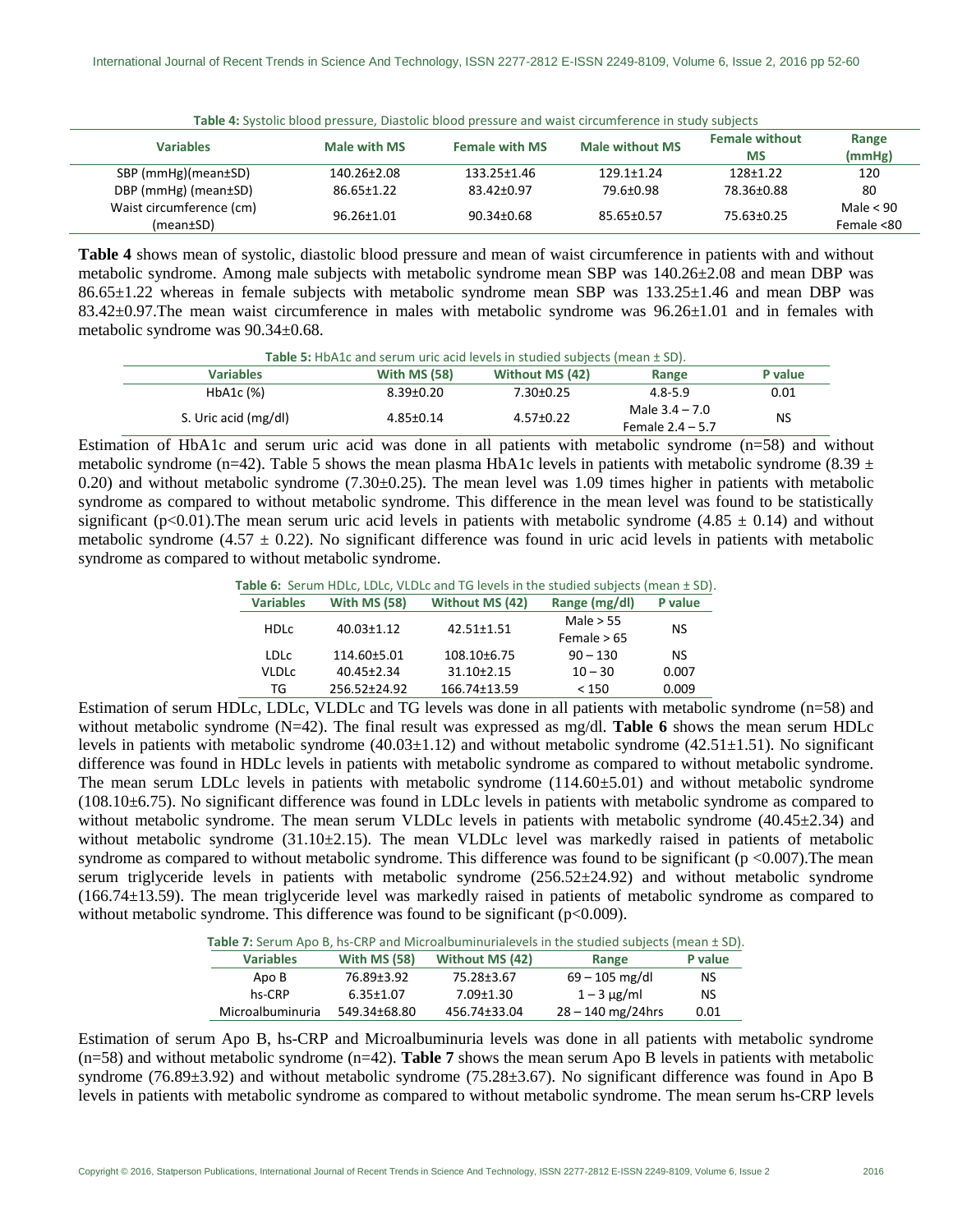in patients with metabolic syndrome (6.35 $\pm$ 1.07) and without metabolic syndrome (7.09 $\pm$ 1.30). There was no significant difference between the mean serum levels of hs-CRP in patients with and without metabolic syndrome. The mean microalbuminuria levels in patients with metabolic syndrome (549.34±68.80) and without metabolic syndrome (456.74±33.04). The mean microalbuminuria level was markedly raised in patients of metabolic syndrome as compared to without metabolic syndrome. This difference was found to be markedly significant ( $p < 0.01$ ).

**Table 8:** Correlation between waist circumference with TG and microalbuminuria levels in patients of metabolic syndrome (n= 58)

|                             | $WC$ (cm)        | TG (mg/dl)         | Microalbuminuria (mg/24hrs) |
|-----------------------------|------------------|--------------------|-----------------------------|
| Mean±SD                     | $92.11 \pm 0.72$ | $256.52 \pm 24.92$ | 549.34±68.80                |
| Correlation coefficient (r) |                  | 0.956              | 0.256                       |
| S.E.OF 'r'                  |                  | 0.363              | 0.256                       |
| Pvalue                      |                  | < 0.01             | < 0.05                      |
| Regression Coefficient(b)   |                  | 0.885              | 0.311                       |
| 'a' value                   |                  | 25.39              | 72.07                       |

**Table 8** shows the correlation of waist circumference with TG and microalbuminuria levels in patients of metabolic syndrome. Waist circumference had significant positive correlation with TG  $(r=0.095; p<0.01)$  and microalbuminuria ( $r = 0.025$ ;  $p < 0.05$ ). Our study shows that metabolic syndrome was increasingly present in patients with type 2 diabetes mellitus in the Kumaoun region. The population studied also showed high incidence of obesity and increase WHR. Our study also shows that significant dyslipidemia was present in patients with metabolic syndrome. Patients with metabolic syndrome also showed increased HbA1c and microalbuminuria levels. Our study showed significant correlation between waist circumference with TG and microalbuminuria levels in patients of metabolic syndrome.

### **DISCUSSION**

Metabolic syndrome is a cluster of cardiovascular risk factors. The components of metabolic syndrome are obesity, hypertension, low glucose tolerance and dyslipidemia. Association of other components of metabolic syndrome with diabetes mellitus increases the risk of cardiovascular complications significantly. Insulin resistance and consequent diabetes mellitus are major component of metabolic syndrome. The metabolic syndrome accelerates both macrovascular and microvascular complications frequently observed in diabetes mellitus. The presence of metabolic syndrome in type 2 diabetes mellitus patients identifies those at increased risk of diabetic complication.<sup>1</sup> In the Kumaun region of Uttarakhand very few documented studies have been done on metabolic syndrome in diabetic patients. The present study was carried out in the Department of Biochemistry, in association with the Department of Medicine, Government Medical College Haldwani. The study was done over a period of one year. The objectives of the present study were to study the incidence of metabolic syndrome in newly diagnosed patients of type

2 diabetes mellitus, to evaluate the parameters of obesity, dyslipidemia, hypertension, inflammation and renal damage and to study the correlation between markers of obesity, dyslipidemia, inflammation and renal damage in patients of diabetes mellitus with and without metabolic syndrome. In the present study, according to the new International Diabetes Federation (IDF) 2006, out of 100 patients studied, 58 patients met the criteria of metabolic syndrome **(Table 1).**Alshkri and Elmehdawi found that prevalence of metabolic syndrome among type 2 diabetes mellitus patients in Libya was 92% according to NCEP-ATP III criteria and 80.8% according to IDF criteria.<sup>1</sup> Lin *et al,* found it to be 70% in USA, according to NCEP-ATP III criteria.<sup>1</sup>Monamiet al, found in Italy to be68.4% according to NCEP-ATP III criteria and 73.7% according to IDF criteria.<sup>1</sup> Lu et al, found that prevalence of metabolic syndrome among type 2 diabetes mellitus patients in UK was 61% according to NCEP-ATP III criteria and  $54\%$  according to IDF criteria.<sup>1</sup> Our study showed that 60% of the patients of metabolic syndrome were female. There were overall female predominance with metabolic syndrome. In the study of Alshkri and Elmehdawi, out of 99 patients, 61 were female and 38 were males.<sup>1</sup>The results are comparable with the present study. Ford *et al,* found that prevalence of metabolic syndrome were more common in male which is in contrast with this study. $\frac{11}{11}$  In conjunction with worldwide recognition of the metabolic syndrome, the size of waist circumference as an estimate of visceral obesity has been a matter of controversy. The International Diabetes Federation (IDF) has adopted different cut offs for waist  $circ$  in different ethnicities;<sup>1</sup> the cut off points for Europids are 94 cm in men and 80 cm in women while those for Chinese, South Asians and Japanese are 90 in men and 80 in women.<sup>12</sup> In our study 67% of the diabetic patients had increased waist circumference, of which 58% m*et al*l the criteria for metabolic syndrome. In our study the mean waist circumference in patients of metabolic syndrome was (96.26±1.01 cm) in males and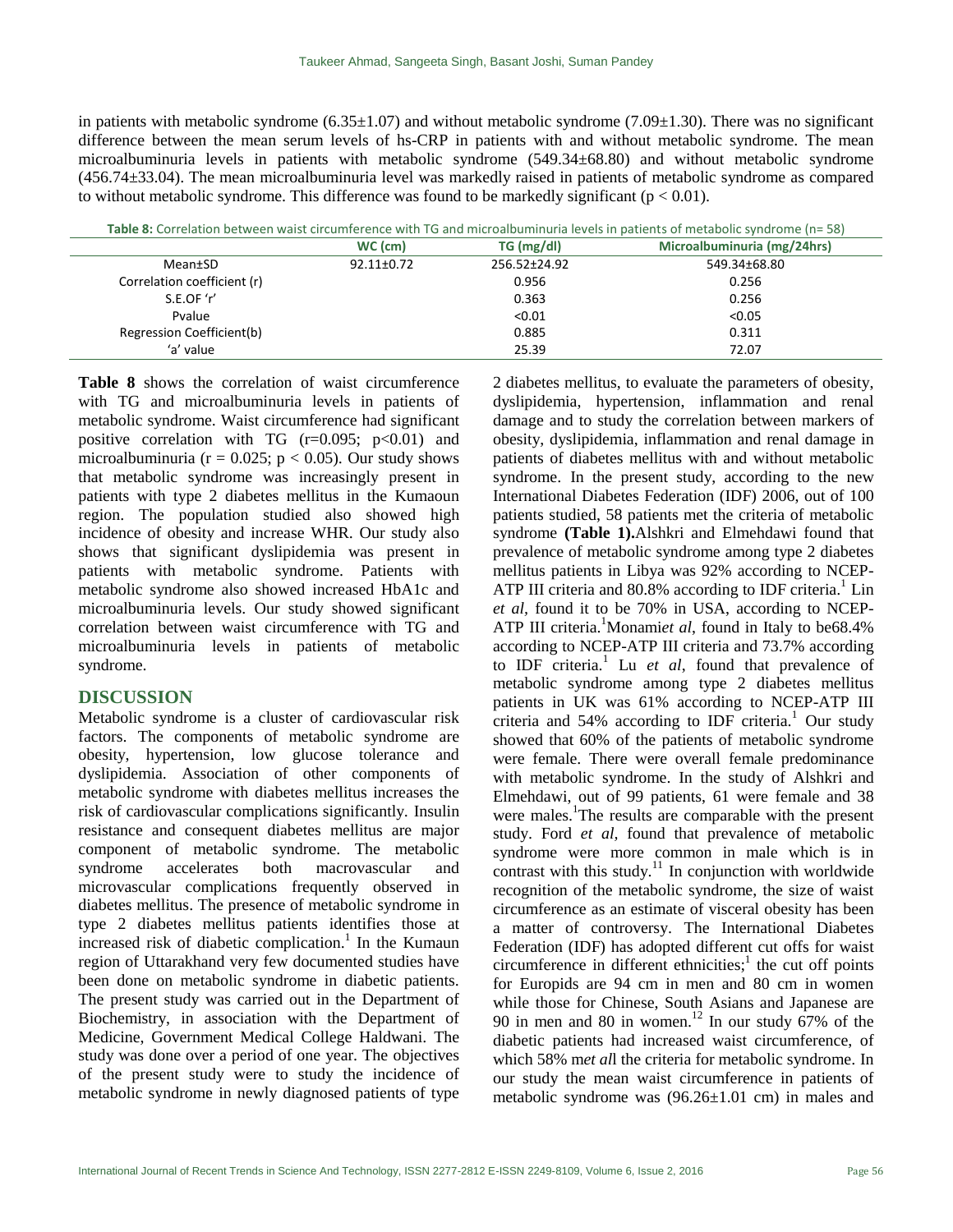$(90.34\pm0.68$  cm) in females (**Table 4**). In a study by Oscar H *et al,* waist circumference in normal subjects was (89.016±13.056cm) and in diabetics (102. 656± 11.52 cm), and incidence of metabolic syndrome was 40.6%.<sup>13</sup> Abdominal obesity characterized by high waist circumference is a stronger predictor than generalized obesity defined by elevated Body Mass Index (BMI) of subsequent development of major coronary event, vascular mortality, diabetes and metabolic syndrome. BMI was calculated by the formula weight in kg/ (height in meter)<sup>2</sup>. Overweight is defined as a BMI of  $25-29$  and obese as a BMI  $>30$  (WHO, 1998). It is known that Indians are prone to developing diabetes at a lower BMI in comparison to the western population. Waist–hip ratio (i.e. the waist circumference divided by the hip circumference) was suggested as an additional measure of body fat distribution. The ratio can be measured more precisely than skin folds, and it provides an index of both subcutaneous and intraabdominaladipose tissue. The suggestion for the use of proxy anthropometric indicators arose from a 12‐year follow‐up of middle‐aged men, which showed that abdominal obesity (measured as waist–hip ratio) was associated with an increased risk of myocardial infarction, stroke and premature death, whereas these diseases were not associated with measures of generalized obesity such as  $BML$ <sup>14</sup> In our study WHR was increased in all the females studied  $(>0.85)$  while 33% of males had increased WHR (> 0.90) **(Table 3).** Results of the European Fat Distribution Study demonstrated importance of abdominal fat and greater WHR in cardiovascular and coronary heart disease mortality.<sup>15</sup> Among Indians too, studies have shown that WHR is an important cardiovascular risk factor and greater levels are associated with multiple risk factors. Gupta R *et al*, reported that WHR >0.9 in men and >0.8 in women is associated with a significant increase in multiple risk factors. These cut-offs are similar to those suggested by earlier reports of US National Cholesterol Education program (ATP-II) (1994). Sanya *et al*, had lower prevalence rate than that of previous study for obesity utilizing WHR, it is noteworthy that it was a crude rate for both men and women.<sup>16</sup> HbA1c is the most commonly measured parameter for long term monitoring of diabetes mellitus. The level of HbA1c has been widely accepted as an indicator of mean daily blood glucose concentration over the preceding 8-12 weeks. In our study HbA1c levels were significantly elevated ( $p < 0.01$ ) in patients of metabolic syndrome as compared to without metabolic syndrome **(Table 5).** Osei*et al*, reported that in 219 non-diabetic, obese, first-degree relatives of African-American patients with Type 2 diabetes, the upper tertile of HbA1c reflected some components of metabolic syndrome. These results suggest that HbA1c may be a surrogate marker not only of future diabetes, but also of CVD. Although there are many studies which report the utility of HbA1c in predicting CVD and diabetes, there are few which investigate the usefulness of HbA1c as a predictor of metabolic syndrome. Osei *et al*, observed that metabolic syndrome group showed significantly higher glucose. HbA1c levels and waist circumference.<sup>17</sup> Elevated serum uric acid concentration is a common laboratory finding in subjects with metabolic syndrome/obesity, hypertension, kidney disease and cardiovascular events. Hyperuricemia has been attributed to hyperinsulinemia in metabolic syndrome and to decreased uric acid excretion in kidney dysfunction and is not acknowledged as a main mediator of metabolic syndrome, renal disease, and cardiovascular disorder development. Hyperuricemia is commonly observed in metabolic syndrome and numerous epidemiological investigations have confirmed the association of hyperuricemia with metabolic syndrome <sup>18</sup>While it has been suggested that uric acid may simply be a consequence of the increased uric acid absorption in the proximal tubule secondary to hyperinsulinemia<sup>18</sup> there is growing data that uric acid may predict the development of metabolic syndrome, obesity and diabetes.<sup>19</sup> In the present study there was no significant difference between serum uric acid levels in patients of metabolic syndrome as compared to without metabolic syndrome **(Table 5).** Associations of high uric acid levels and the development of type 2 diabetes have been documented. A metaanalysis of 11 studies has revealed that every mg/dl increase in uric acid level is associated with 17% increased risk of diabetes. Serum uric acid being a risk factor is currently controversial, there is little controversy regarding its association as a risk marker associated with cardiovascular and renal disease.<sup>20</sup> LK Niskanen"s *et al*, recently published article has demonstrated new information regarding this subject. They were able to demonstrate that elevation of serum uric acid level were independent of variables commonly associated with gout or the metabolic syndrome in association with CVD mortality in middle aged men.<sup>21</sup>Kannelet al., noted elevated serum uric acid was also associated with an increased risk of coronary heart disease for men aged 30-  $59.^{22}$  Chronic kidney disease (CKD) has become a worldwide public health problem and microalbuminuria an early marker of CKD. Many studies have shown that microalbuminuria is a strong and independent predictor of progressive CKD in diabetics and even in the general population. Microalbuminuria levels were found to be higher in patients with metabolic syndrome than without metabolic syndrome and were found to be significantly elevated  $(p<0.01)$  in the present study (**Table 7**). This finding is in agreement with several other finding. The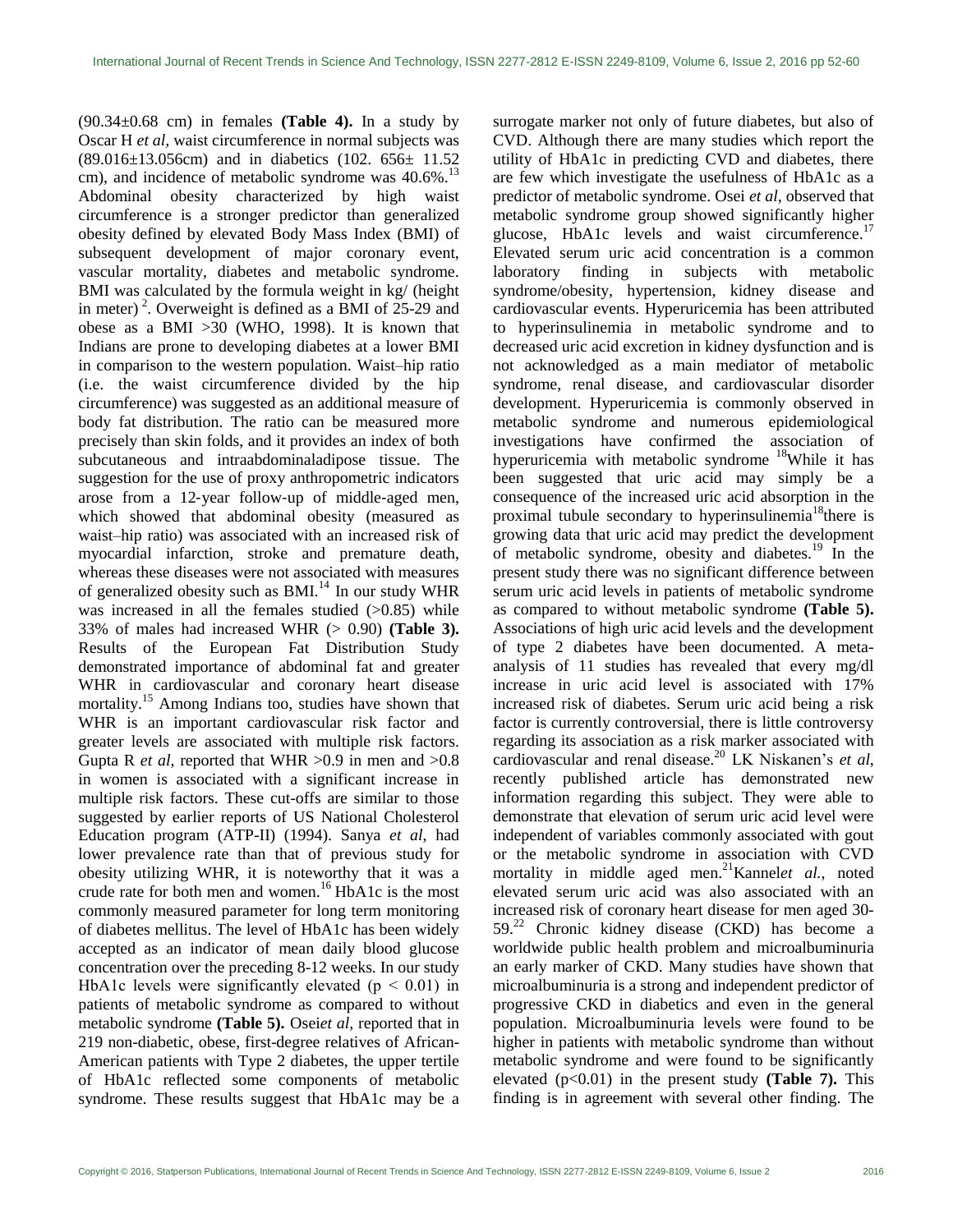results from two Chinese studies demonstrated that all metabolic syndrome components were associated with microalbuminuria.<sup>23</sup> Study by Kundu  $D<sub>1</sub><sup>24</sup>$  found microalbumin levelsto be higher in cases and also found to be statistically significant in cases  $(p<0.01)$ . Klausen  $K.P<sup>25</sup>$  also found strong association between microalbuminuria and metabolic syndrome. The increased microalbumin levels in diabetic subjects may be due to an altered glomerular firtiration barrier, at the podocyte level. Damage to the podocyte may be explained by the fact that there is an increase in the extracellular release of reactive oxygen species. Dyslipidemia, the major constituent of the metabolic syndrome, is characterised as an increased free fatty acid, triglyceride, small dense LDLc and low HDLc levels. The hypertriglyceridemia seen with abdominal obesity and insulin resistance is related to the oversecretion of triglyceride-rich VLDL particles. An increased rate of hepatic FFA uptake stimulates the secretion of Apo B-100, leading to increased numbers of Apo B containing particles and possibly hypertriglyceridemia.HDL and VLDL metabolism are closely linked, which explains why increased plasma triglyceride is almost always associated with reduced HDLc levels. Cholesterol ester transfer protein mediates the exchange of triglyceride in VLDL for cholesterol ester in LDL and HDL, leading to the production of triglyceride-rich LDL and HDL particles. Subsequent hepatic lipase-mediated hydrolysis of these particles leads to the generation of small, dense LDL particles and a decrease in HDL cholesterol. $^{26}$  In our study serum VLDLc (p<0.007) and serum triglyceride (p<0.009) levels were significantly elevated in patients of metabolic syndrome as compared had without metabolic syndrome **(Table 6).** Whereas no significant difference was found between HDLc and LDLc**(Table 6).** Dyslipidemia is a widely accepted risk factor for coronary heart disease. Study by Prasad VS, observed high levels of serum triglyceride with metabolic syndrome than without metabolic syndrome and found to be extremely significant statistically according to NCEP-ATP III criteria. Prasad VS also showed that relative risk of Myocardial infarction correlates directly with increased triglyceride and inversely with HDL-c levels in both Caucasians and Asians Indians.<sup>27</sup> Apo B is one of the component found in chylomicron, VLDL, intermediate density lipoprotein and LDL. The association of Apo B with diabetes and metabolic syndrome has been shown, as it has potential role as a subclinical inflammatory agent. Apo B is a good surrogate measure of increased LDL particle numbers in people with metabolic syndrome and insulin resistance, and small LDL particle number was best correlated with Apo B (and triglycerides and HDLcholesterol) in the Framingham Heart study. $^{28}$  The

present study shows Serum Apo B levels was not significantly elevated in patients of metabolic syndrome **(Table 7)**, whereas Lim *et al*, <sup>29</sup> found serum Apo B to behigher in diabetic patients with metabolic syndrome than those without metabolic syndrome, and this difference was significant even after correcting with LDLc. Ryoo *et al*, conducted a cohort study which followed up 25,193 healthy Korean males without metabolic syndrome for 5 years, and reported that Apo B was a predictive factor for metabolic syndrome. During 5 years of follow up, 5,407 (21.5%) were diagnosed with metabolic syndrome, and there was a significant positive correlation between the occurrence of metabolic syndrome Apo B levels.<sup>30</sup> High sensitive C-reactive protein (hsCRP) is an acute phase reactant and a sensitive marker of systemic inflammation has been found to be raised in the conditions like diabetes mellitus, cardiovascular diseases, peripheral vascular disorders. Previous studies have proved that type 2 DM is frequently associated with chronic inflammatory state. Thus, chronic inflammation plays an important role in the development and progression of late complications of diabetes. It predicts the mortality in patients with type 2 diabetes mellitus. This emphasizes the utility of estimating hsCRP as cardiometabolic risk factor. $31$  Present study shows serum hs-CRP levels are not significantly elevated in patients of metabolic syndrome (**Table 7).** A number of studies show that both metabolic syndrome and elevated CRP are associated with increased incidence of cardiovascular events. In the epidemiological studies like West of Scotland Coronary Prevention Study, an 18-year follow up of 14,719 initially healthy American women, and in the Framingham Offspring Study it was shown that metabolic syndrome and CRP are associated with increased cardiovascular morbidity and mortality. CRP is released by the liver following stimulation by interleukin-6, and is also locally produced in atheromatous lesions. Although most studies relied on a single measurement of CRP, this is not expected to affect the results, as CRP levels have been shown to be stable with little or no diurnal variation, making CRP the most commonly used and best standardised inflammatory marker of cardiovascular and metabolic disorders.<sup>32</sup>

### **Correlation between WC with TG,HDLc, hs-CRP, HbA1c and microalbuminurialevels in studied subjects**

In present study positive correlation was found between waist circumference with triglyceride, hs-CRP, HbA1c and microalbuminuria levels except HDLc which showed negative correlation with waist circumference **(Table 8).** Fared F *et al*, found positive correlation between triglyceride, systolic and diastolic blood pressure except HDLc which showed a negative correlation with waist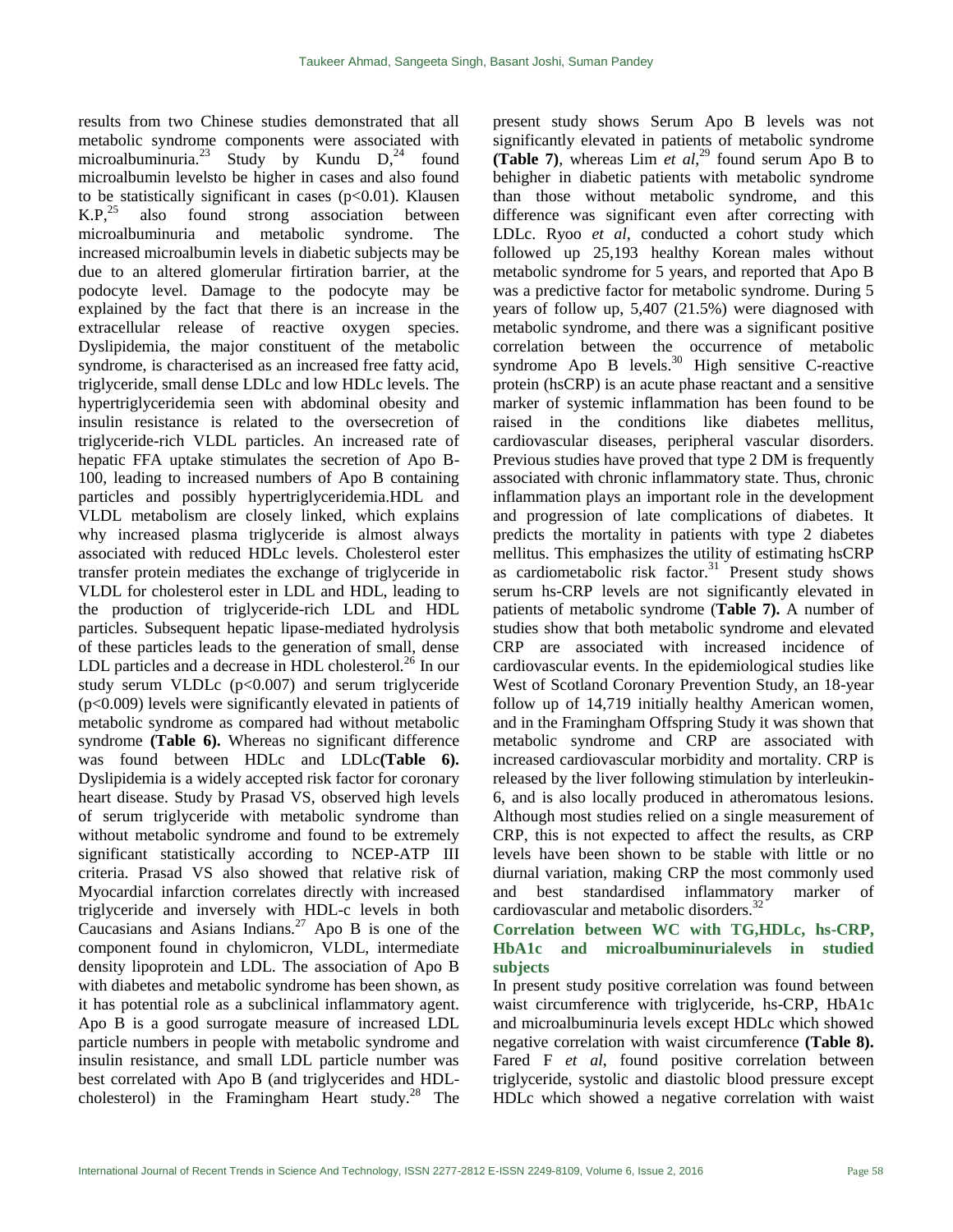circumference.<sup>33</sup> K. Tamakoshi*et al*, showed a significant positive correlation between obesity with triglyceride and hs-CRP levels, whereas negative correlation with HDLc.<sup>34</sup> Mendall*et al*, reported that hs-CRP was associated with triglyceride and negative associated with HDLc.<sup>35</sup>Esteghamati*et al*, who found that there were positive correlation between waist circumference and blood pressure and dyslipidemia.<sup>36</sup> In a study by SudhaVidyasagar *et al*, positive correlation was found between obesity and hs-CRP and diabetes mellitus.<sup>37</sup> previous studies<sup>38</sup> have shown a positive correlation between obesity and hs-CRP. Jasmine Sutkovie *et al*, reported positive correlation between waist circumference and  $HbA1c.<sup>31</sup>$ 

### **CONCLUSION**

The present study shows that metabolic syndrome is increasingly present in patients with type 2 diabetes mellitus in the Kumaun region of Uttarakhand. Physicians treating type 2 diabetics should consider metabolic syndrome with greater emphasis in their patients and advice early intervention like regular exercise, dietary modification, periodical checking of microalbuminuria and lipid lowering agents as needed to delay the development of micro and macrovascular complications of diabetes mellitus. Overall, metabolic syndrome can serve as a simple clinical approach to identify a person for intervention to reduce obesity and cardiovascular and renal complications. This can lead to deceased morbidity and mortality from microvascular and macrovascular complication in patients of type 2 diabetes mellitus and significantly enhance their life style. Identifying patients with metabolic syndrome and proper intervention in type 2 diabetes mellitus will also significantly reduce the burden on state health services.

#### **REFERENCES**

- 1. Ramachandran A, Snehalatha C. Type 2 diabetes mellitus-the epidemic of the 21st century, the Indian scenario. Int J. Diab. Dev. Countries 1999; 19: 158-164.
- 2. American Diabetes Association. (2008). Clinical practice recommenda-tion: Standards of medical care. Diabetes Care, 31. (Suppl. 1), S14.
- 3. Reaven GM. Role of insulin resistance in human disease. Diabetes. 1988; 37: 1595-607.
- 4. Reilly MP, Rader DJ. The metabolic syndrome: more than the sum of its parts? Circulation 2003; 108:1546–51.
- 5. Kylin E: Studienueber das Hypertonie-Hyperglyka" mie-Hyperurika" miesyndrom. ZeufralblattFuerInnereMedizin 1923, 44: 105-127.
- 6. Ardern CI, Katzmarzyk PT, Janssen I, Ross R. Discrimination of health risk by combined body mass index and waist circumference. Obes Res 2003; 11(1):135-42.
- 7. Lea Duvnjak et al, Hypertension and the Metabolic Syndrome, DiabetologyCroatica 37-4, 2008.
- 8. Han TS, Sattar N, Williams K, et al. Prospective study of C-reactive protein in relation to the development of diabetes and metabolic syndrome in the Mexico City Diabetes Study. Diabetes Care. 2002; 25: 2016–2021.
- 9. Yudkin JS, Forrest RD, Johnson CA. Microalbuminuria as predictor of vascular disease in non‑diabetic subjects. Lancet 1988; 2:530‑3.
- 10. Malik, VS; Popkin, BM; Bray, GA; Després, JP; Willett, WC; Hu, FB. (2010). ["Sugar-sweetened beverages and](http://care.diabetesjournals.org/content/33/11/2477.long)  [risk of metabolic syndrome and type 2 diabetes: a meta](http://care.diabetesjournals.org/content/33/11/2477.long)[analysis".](http://care.diabetesjournals.org/content/33/11/2477.long) Diabetes Care 33 (11): 2477–2483. [Doi](https://en.wikipedia.org/wiki/Digital_object_identifier)[:10.](https://dx.doi.org/10.2337%2Fdc10-1079)  [2337/dc10-1079.](https://dx.doi.org/10.2337%2Fdc10-1079) [PMC](https://en.wikipedia.org/wiki/PubMed_Central) [2963518.](https://www.ncbi.nlm.nih.gov/pmc/articles/PMC2963518) [PMID](https://en.wikipedia.org/wiki/PubMed_Identifier) [20693348.](https://www.ncbi.nlm.nih.gov/pubmed/20693348)
- 11. Ford ES, Giles WH, Dietz WH. Prevalence of the metabolic syndrome among US adults: finding from the third National Health and Nutrition Examination Survey. JAMA 2002; 287: 356-359.
- 12. Shinji Tabata, Shinichiro Yoshimitsu(2009): Tadamichi Hamachi Department of Preventive Medicine and Self-Defense Force Fukuoka Hospital, Faculty of Medical Sciences, Kyushu University, Fukuoka, Japan. BMC Endocrine Disorders: 1doi. 10. 1186/1472-6823-9-1. 9.
- 13. Oscar H. M. Franco, Joseph. Massaro, Jacky Civil, R. Mark. Cobain (2009): Form Unilever Corporate Research, Sharnbrook, UK (O. H. F., J. C., M. R. C., B. O. ); University of Warwick, Warwick Medical School, Health Sciences Research Institute, Coventry, UK (O. H. F. ); Department of Mathematics/Statistics and Biostatistics, Boston University, Boston, Mass (J. M. M. ); and the National, Heart, Lung and Blood Institute's Framingham Heart Study, Framingham, Mass ( R. B. D. ). Circulation. ; 120:1943-1950.
- 14. Bjorntorp P. Fat cell distribution and metabolism. Annals of the New York Academy of Sciences, 1987, 499:66‐72.
- 15. Seidell JC, Cigolini M, Deslypere JP, Charzewska J, Ellsinger BM, Cruz A. Body fat distribution in relation to physical activity and smoking habits in 38-year old European men: the European Fat Distribution Study. Am J Epidemiol 1991; 133:257-65.
- 16. Gupta R, Rastogi S, Panwar RB, Soangra MR, Gupta VP, Gupta KD. Major coronary risk factors and coronary heart disease epidemic in India. South Asian J PrevCardiol2003; 7:11-40.
- 17. Osei K, Rhinesmith S, Gaillard T, Schuster D. Is glycosylated hemoglobin A1c a surrogate for metabolic syndrome in nondiabetic, first-degree relatives of African-American patients with type 2 diabetes? J ClinEndocrinolMetab2003; 88: 4596–4601.
- 18. Matsuura F, et al. Effect of visceral fat accumulation on uric acid metabolism in male obese subjects: visceral fat obesity is linked more closely to overproduction of uric acid than subcutaneous fat obesity. Metabolism: clinical and experimental. 1998; 47:929–933. [PubMed: 9711987]
- 19. Sui X, Church TS, Meriwether RA, Lobelo F, Blair SN. Uric acid and the development of metabolic syndrome in women and men. Metabolism: clinical and experimental. 2008; 57:845– 852. [PubMed: 18502269]
- 20. Kodama S, et al. Association Between Serum Uric Acid and Development of Type 2 Diabetes. Diabetes care. 2009; 32:1737–1742. [PubMed: 19549729]
- 21. Niskanen LK, Laaksonen DE, Nyyssonen K, Alfthan G, Lakka HM, Lakka TA, Salonen JT: Uric acid level as a